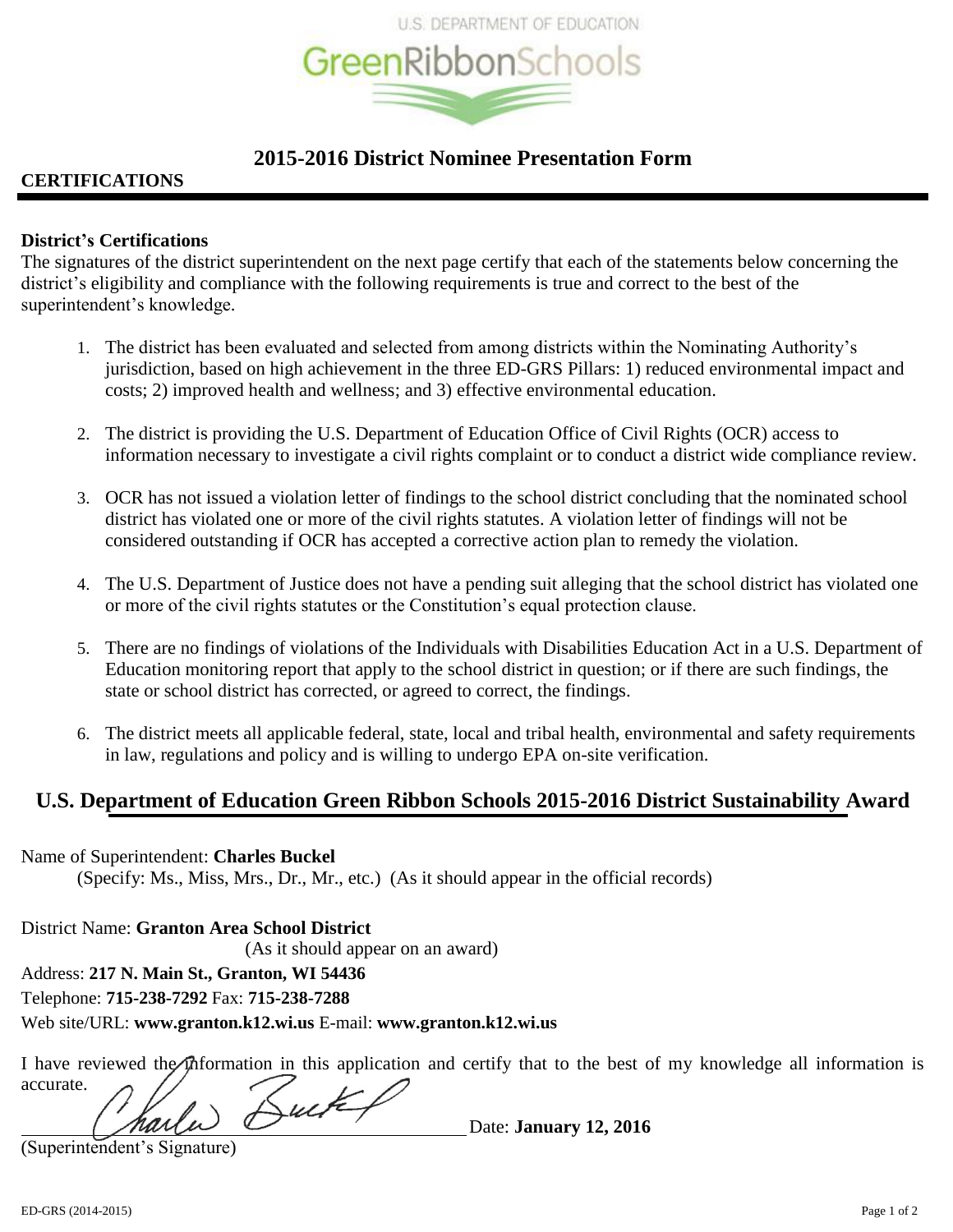

### **Nominating Authority's Certifications**

The signature by the Nominating Authority on this page certifies that each of the statements below concerning the district's eligibility and compliance with the following requirements is true and correct to the best of the Authority's knowledge.

- 1. The district is one of those overseen by the Nominating Authority which is highest achieving in the three ED-GRS Pillars: 1) reduced environmental impact and costs; 2) improved health and wellness; and 3) effective environmental education.
- 2. The district meets all applicable federal civil rights and federal, state, local and tribal health, environmental and safety requirements in law, regulations and policy and is willing to undergo EPA on-site verification.

### Name of Nominating Agency: **Wisconsin Department of Public Instruction**

Name of Nominating Authority: **State Superintendent Tony Evers, PhD**

(Specify: Ms., Miss, Mrs., Dr., Mr., Other)

I have reviewed the information in this application and certify to the best of my knowledge that the school meets the provisions above.

Inch Ingram Date: January 25, 2016

(Nominating Authority's Signature)

# **SUMMARY AND DOCUMENTATION OF NOMINEE'S ACHIEVEMENTS**

Provide a coherent summary that describes how your district is representative of your jurisdiction's highest achieving green school efforts. Summarize your strengths and accomplishments, being sure to cover equally all three Pillars. Then, include concrete examples for work in every Pillar and Element. Only districts that document progress in every Pillar and Element can be considered for this award.

# **SUBMISSION**

The nomination package, including the signed certifications and documentation of evaluation in the three Pillars should be converted to a PDF file and emailed to [ed.green.ribbon.schools@ed.gov](mailto:green.ribbon.schools@ed.gov) according to the instructions in the Nominee Submission Procedure.

> OMB Control Number: 1860-0509 Expiration Date: March 31, 2018

# **Public Burden Statement**

ED-GRS (2014-2015) Page 2 of 2 According to the Paperwork Reduction Act of 1995, no persons are required to respond to a collection of information unless such collection displays a valid OMB control number. The valid OMB control number for this information collection is 1860-0509. Public reporting burden for this collection of information is estimated to average 37 hours per response, including time for reviewing instructions, searching existing data sources, gathering and maintaining the data needed, and completing and reviewing the collection of information. The obligation to respond to this collection is required to obtain or retain benefit P.L. 107-110, Sec. 501, Innovative Programs and Parental Choice Provisions. Send comments regarding the burden estimate or any other aspect of this collection of information, including suggestions for reducing this burden, to the U.S. Department of Education, 400 Maryland Ave., SW, Washington, DC 20202-4536 or email ICDocketMgr@ed.gov and reference the OMB Control Number 1860-0509. Note: Please do not return the completed ED-Green Ribbon Schools application to this address.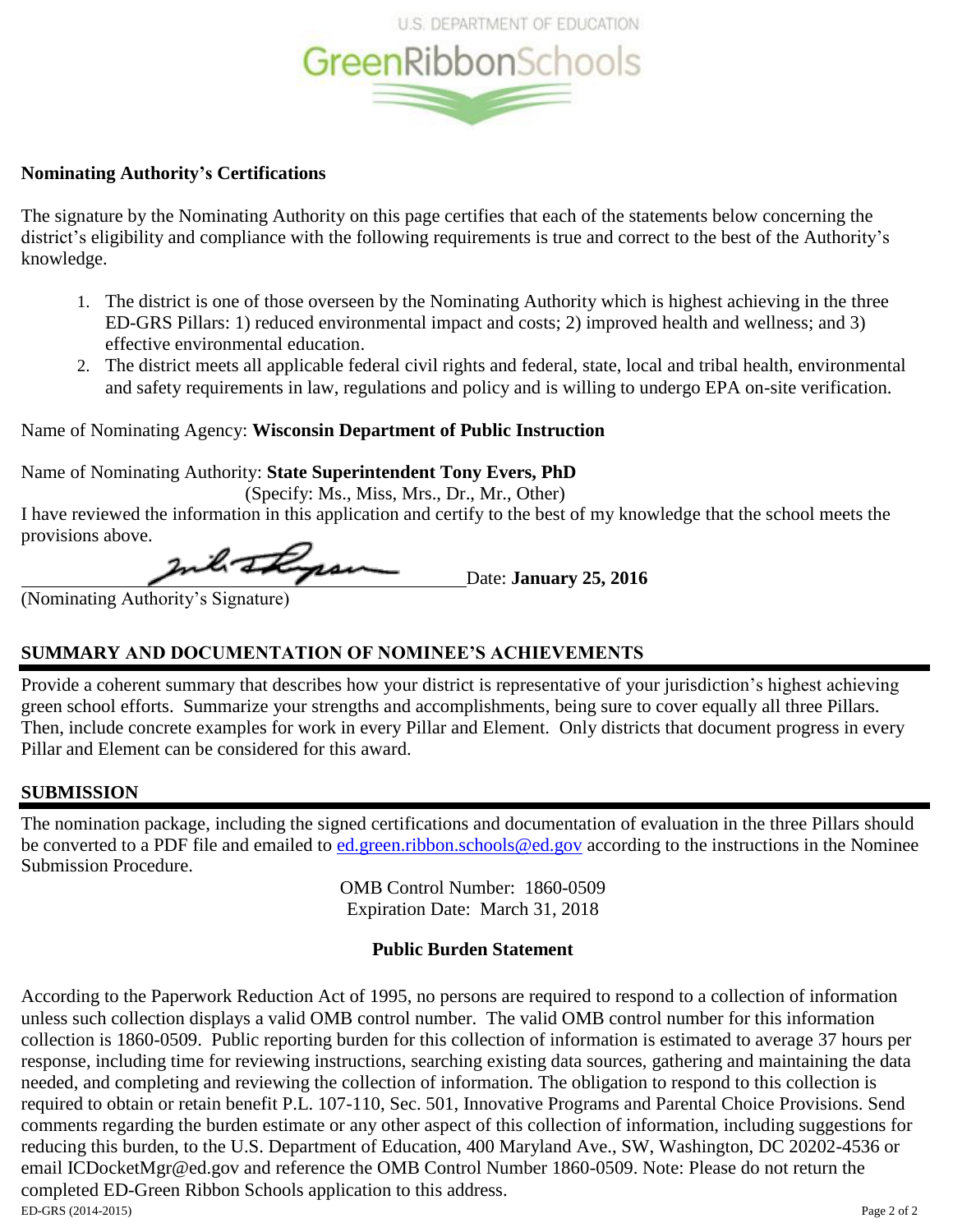

#### **U.S. Department of Education Green Ribbon Schools Summary of Achievements** *for* **Granton Area School District**

Located in rural central Wisconsin, the Granton Area School District serves a high-need population with 66% of its 238 pre-kindergarten through twelfth grade students economically disadvantaged. The school district, housed all in one building, receives Title I funds and its elementary school is designated as a Title I school. This school's accomplishments over the past five years serve as an excellent example of making change in all three pillars with limited resources.

In their application, the school notes, "As a Green and Healthy school we encourage everyone, students, staff and community members, to be responsible citizens to help sustain and preserve the natural resources, while taking care of ourselves, making healthy choices for ourselves and the environment. We continue to work as a team to build a stronger tomorrow, taking advantages of the resources available in a responsible and respectful way. We have worked countless hours to develop and expand Granton Area Schools to become more Green and Healthy and we recognize that our work is never done. There are ever changing events that impact the environment and in the 21st century we are faced with the advancements and challenges that technology and research data presents. We continue to learn more at a fast rate, but one thing remains true, and that is how much of an impact humans have on the environment."

### **Pillar I: Reduced Environmental Impact**

The Granton Area School District Green Team, consisting of teachers, administration, school board members, community volunteers and students, works closely with the custodial and kitchen staff when developing and implementing any projects or programs to ensure they meet both state standards and regulations and green expectations. Working with CESA 10 Energy Management Serviced, they upgraded lighting, replaced high-demand appliances, and expanded technology to increase energy efficiency. They also implemented a system to monitor energy consumption in order to track use into the future. The school has a well-established recycling program where students are taught to reduce, reuse and recycle through their PAWS (Positive Attitudes + Work = Success) education program. Granton is currently implementing a school wide composting project. Energy conservation and sustainable behaviors are a part of the whole school's culture and is woven into the curriculum at various levels. While facility upgrades, such as low-flow toilets, have been implemented, it is the education of students leading to daily behavior change that that been most impressive in all areas.

### **Pillar II: Improved Health & Wellness**

Granton School District has a comprehensive indoor air quality management program that is consistent with EPA's Indoor Air Quality (IAQ) Tools for Schools and an Indoor Environmental Quality Plan. They pride themselves on minimizing use of any products that may negatively impact the environment and have taught the students the same thing. They agriculture department has a pesticide-free apple orchard and they market the product to the community as "chemical-free."

Granton promotes healthy lifestyles through exercise and healthy eating programs, including offering a salad bar in the cafeteria. This fall the school initiated a walk to school day event that was a huge success. Students are currently involved in a hoop shoot activity before and after school. Their afterschool program, called the Learning Zone, has a physical activity and healthy snack component to the daily schedule.

### **Pillar III: Effective Environmental and Sustainability Education**

An outdoor classroom, adjacent forest land, and playground facility serve as outstanding environmental education learning labs. Working with the LEAF program from the University of Wisconsin-Stevens Point, students learned from professionals and inventoried species through two bio-blitz events. A community garden was developed on the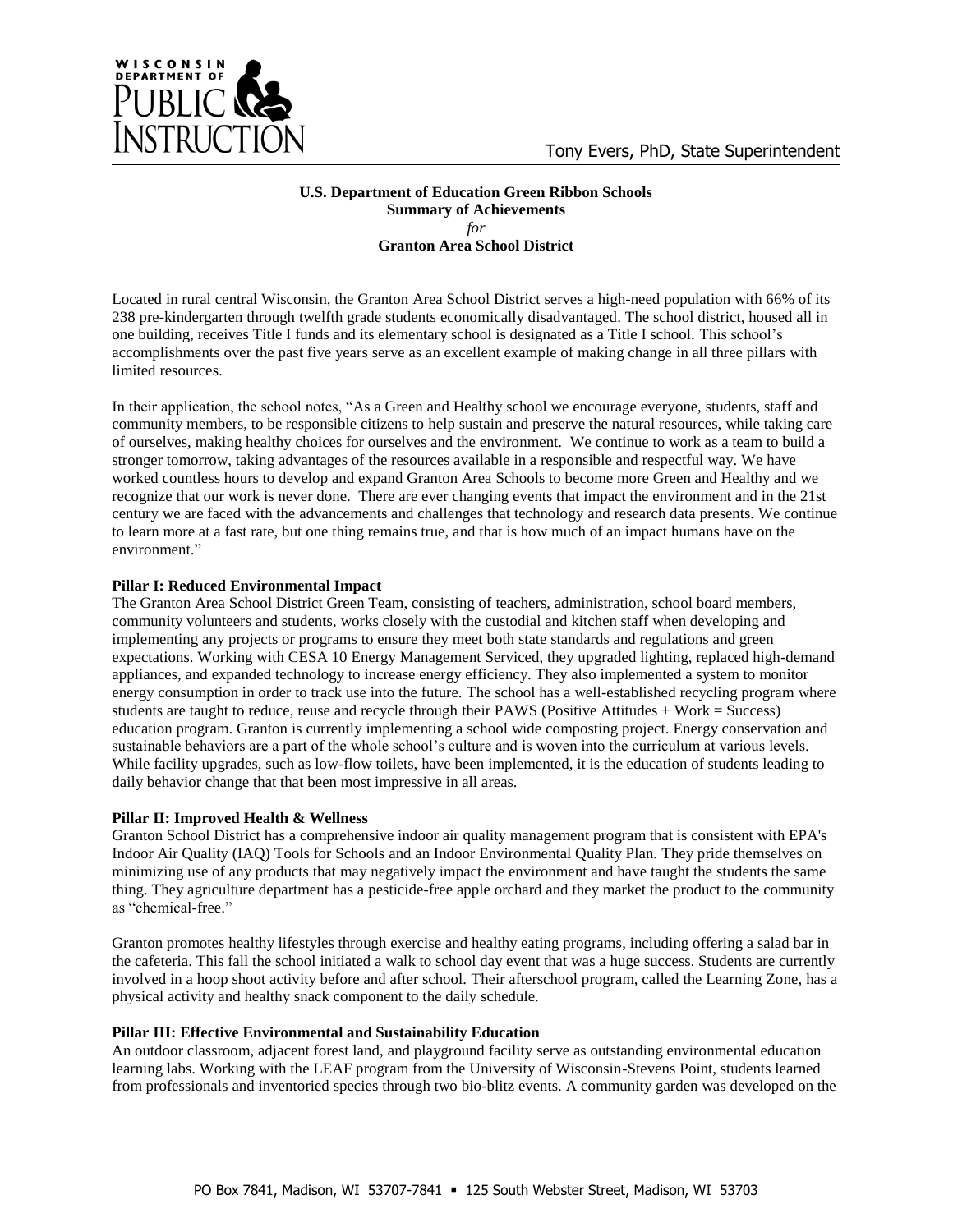school property and is used by both the community and school for various projects. The FFA and FFA Alumni supported a dedication of the school property.

#### **Cross-Cutting Questions**

The school has been recognized as a "Sugar Maple" through Green & Healthy Schools Wisconsin. Granton is an active participant in professional development opportunities through the Wisconsin Center for Environmental Education and has received both the LEAF Educator of the Year Award and the LEAF Community Supporter Award.

#### **Scoring and Highlights:**

The complete state application is too long to include in this nomination submission, so the applicant's information has been summarized in the following pages, aligned with the pillars and elements. Each application was ranked by teams of external reviewers and internal reviewers, each with different areas of expertise, using a common ranking tool. In addition, the slate of nominees was forwarded to related state and federal agencies to ensure there were no compliance or regulatory issues.

The summary of the nominee's achievements as reported in their application is presented in each pillar and element below. The focus area is in reference to Wisconsin's application structure.

The village of Granton reported a population of 406 in the 2000 census. The District has 238 students and 56 staff members. 5% of their students have limited proficiency in English.

#### Pillar I: Reduced Environmental Impact

Element 1A: reduced or eliminated green house gas (GHG) emissions

#### Focus Area: Energy

Granton Area School District worked with CESA 10 Energy Management and have reduced the amount of desktop computers and other high demanding energy appliances, replacing them with more energy efficient items. They have begun to keep track of the energy consumption and will have more date available in the future to calculate actual energy use reduction.

The IMC recently added special conservation lighting to increase intensity of the light, while decreasing the costs. There are now half the lights in the library, which also serves as the community library, but the actual light is double. We have also implemented more use of natural lighting. Also, they are also installing T8 florescent lighting in all of the classrooms and hallways to help reduce energy use and costs. They also installed sensors in the bathrooms, hallways and field house so when there has been a few minutes of inactivity going on, the lights will shut off, saving energy. The outdoor lights will also be replaced in the near future to be more efficient.

Granton has many promotions for our students and staff to use to promote conservation of energy. They strongly emphasize shutting lights off when not in the rooms, making sure to shut down computers during weekends and evenings, only having smart boards on when being used and many more. In addition, the district installed motion sensor lights so that when the gymnasium, rest rooms and hallways are not being used, the lights automatically go off.

Energy is taught at general levels throughout the elementary school, but all students receive a lesson in our annual Earth Day program. Wisconsin K-12 Energy Education Program (KEEP) curriculum is used. In addition, energy is taught to middle school and high school science students and those who enroll in various technical education and agriculture education classes. There is currently an Alternative Energy Overview course taught through the agriculture department in conjunction with Mid-State Technical College, where students receive transcript credits at the tech for the course taken at Granton. We plan to expand this area in the future to teach more about renewable energies at all age levels, rather than just high school.

# Element 1B: Improved water quality, efficiency, and conservation

Focus Area: Water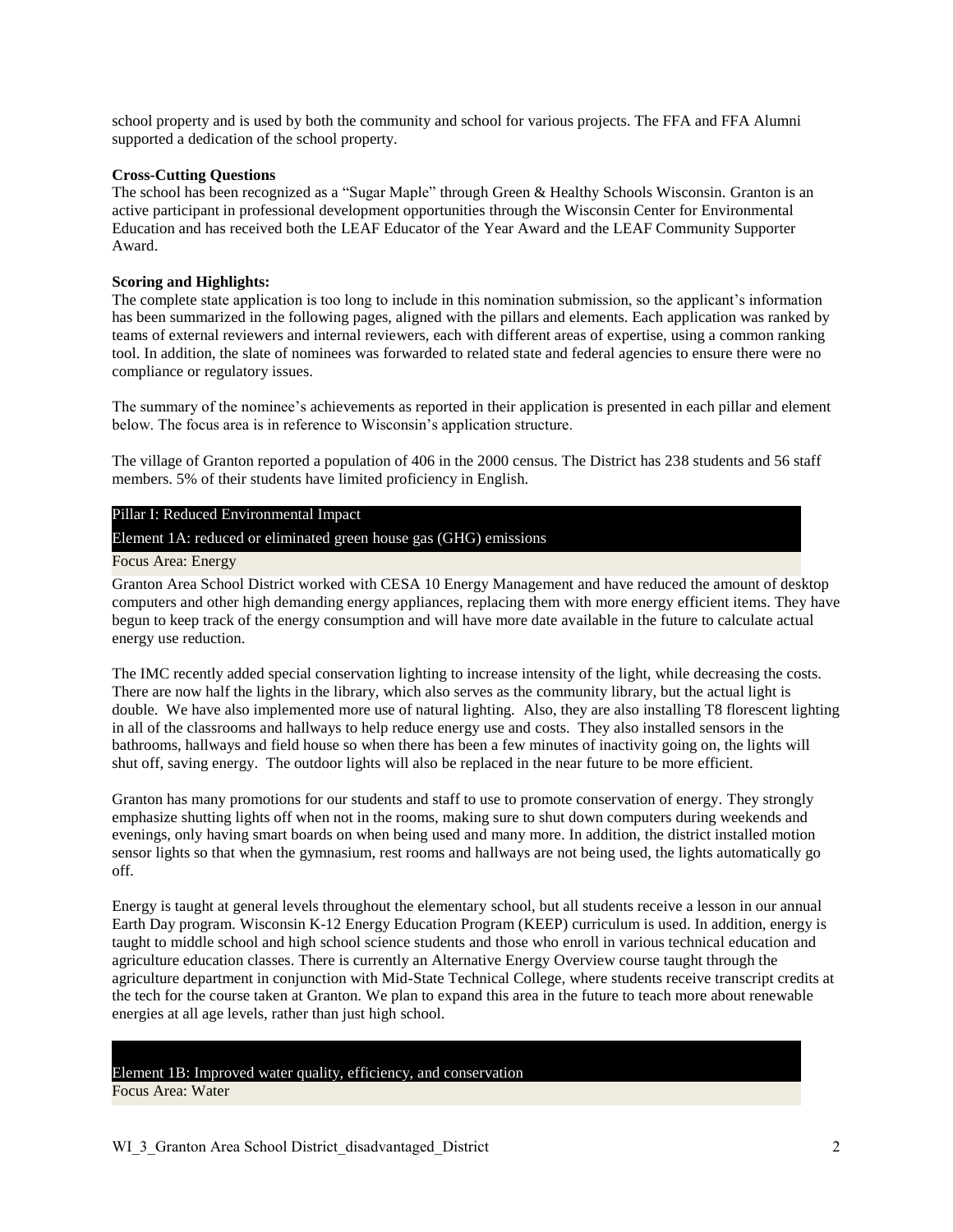Granton Area School District has a municipal water supply from a groundwater source. The municipal water is checked daily by the village personnel to ensure a safe water system. Taps, faucets, and fountains are cleaned at least twice annually to reduce contamination, and screens and aerators are cleaned at least annually to remove particulate lead deposits.

The district has also replaced and repaired leaky showers and faucets throughout the building to conserve water wasted. In addition, they have replaced some hot water heaters to be more efficient and repaired a swimming pool that was leaking.

Other actions taken to help protect and conserve water include:

- $\checkmark$  a medication disposal policy
- $\checkmark$  water-saving toilets
- $\checkmark$  installation of a water fountain with a bottle filler

Granton has worked with the village to show students the wastewater facility in hopes that they will be inspired to have less waste. Granton is striving for students to understand that good clean drinking water is a natural resource that can be used up and need to be conserved. They also promote proper disposal of products that could contaminate groundwater, both among all staff, and the student body.

Students are taught the water cycle in many classes. In the natural resources and middle school agriculture classes, the students are instructed about how much water is used versus wasted in the common household. They discuss how long a shower is needed, compared to what they take. The district encourages students to shut off showers, etc. in the locker room, and is currently researching sensor showers that automatically shut off when students leave. They discuss shutting off the water when brushing teeth instead of letting it run the entire time. There are many such lessons taught at all levels.

Middle school and high school agriculture students conduct numerous water quality labs and lessons to expand knowledge and awareness. The science curriculum also has some lessons in water quality. The water cycle is taught at both levels and watersheds are studied as well.

There are numerous opportunities offered to staff. Each month the Environmental Education online network sends an email with many different conferences, training and workshop offerings and that email is forwarded to all staff. The Green team also provides resources and other information as needed.

### Element 1B: Improved water quality, efficiency, and conservation

Focus Area: School Site

The school has landscaping designed to be water-efficient and/or regionally appropriate and uses alternative water sources (ie. grey water, rainwater) for irrigation. The school uses its grounds extensively for outdoor teaching and has integrated natural features into the playground area.

A beautiful healing garden was designed and installed at the entrance of the district building. It includes two handmade benches that a community member constructed with donations from two families in memory of someone. This theme garden was planted by adults and elementary students and is now maintained by adults and high school students enrolled in agriculture courses. As the gardens are maintained, they have harvested many plants that are sold to help support the costs of other projects.

There is also a building-length planter in front of the high school and community IMC that was recently renovated and showcases perennials. It has become an awesome focal point for anyone entering the building or driving by. This was planted by horticulture and landscaping students and community members, who continue to maintain it throughout the year.

Several other smaller gardens were installed around the property to help enhance the natural beauty of the property. These native gardens have now developed well enough to sustain themselves pretty much on their own. Improving and maintaining the school site is truly a community effort. All of these projects were designed by the Green Team and implemented by community volunteers and FFA members.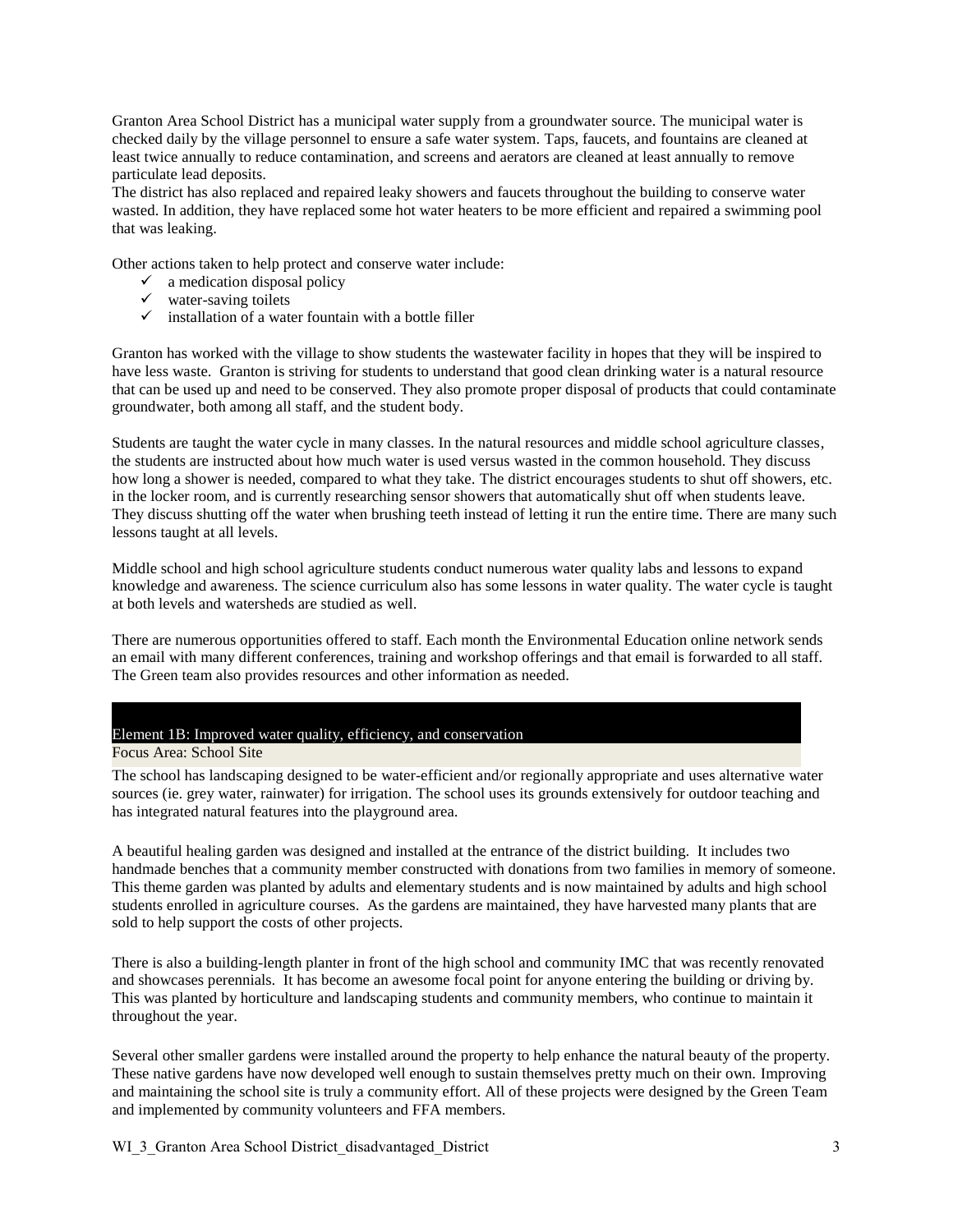Water education has expanded greatly with the development of the school property. They have now incorporated wetland lessons, aquatic biotic and water quality studies of the creek, and they have added an aquaculture curriculum. With the addition of the transcript credit class of Fish, Forests and Wildlife, Granton will also be expanding the curriculum to include invasive species and fish diseases, such as VHS, detrimental to the Wisconsin lakes. In addition, Granton will be expanding lessons on pollution, especially placing emphasis on point and nonpoint sources. As an agriculture community, they will broaden their scope to create an awareness of the impact of pesticide use on the waterways and train students and community members about responsible application, rules and regulations.

Granton school property has trails, bridges, cross walks and learning stations. They also erected an outdoor classroom. Hundreds of hours went into clearing the brush, marking and paving trails and then building the classroom and other structures. The technology education department helped head up the classroom project, while the forestry students led the challenge of the forest.

This fall Granton students completed another phase of the forest project, as they had 32 metal signs made that will be hung this spring at various locations throughout the woods. Students the past 3 years have helped to develop areas that provide great lessons, from succession and tree identification, to wildlife habitat and other forests plants. They then designed an educational sign, using Microsoft Word or Publisher, to highlight those lessons learned. Once they hit their goal of 30 signs this fall, they hired a professional printing company to make the signs. They installed the posts for the signs before the ground froze, and the second semester class will begin putting up the signs this spring as the various plants bloom and the area is confirmed. They used the maps of the property to label where the signs would go and a local individual donated all of the money to have the signs made.

The development of their outdoor lab is one project of which they are especially proud. The outdoor classroom was built by technology students, and agriculture students build 30 Leopold design benches for the facility. This is an outstanding place for students and staff to have productive learning lessons. The high school agriculture department also cleared the trails for the forest and laid gravel on the trails. The students and community members have also built 2 bridges and 2 boardwalks on the trails for wetland crossings. Granton worked closely with the county forester to develop their school forest management plan and the students and community are working to follow the guidelines recommended.

This fall, their FFA chapter celebrated its  $75<sup>th</sup>$  year as a chartered organization. They held a huge banquet in the fieldhouse and served 621 guests dinner. This was all free, thanks to the generosity of some community members and the FFA Alumni support group. They also held a program after the dinner, which lasted around 2 hours. At the completion of the banquet, FFA members and Green Team members led tours around the facility and out to the school forest. Over 200 guests took the time to walk through the forest and could not believe the awesome lab they have created. Since that time, many more individuals have been using the forest as a place for a nature walk and even a few have brought families together for photographs. Some former students who were involved in the major project even came back to have all of their wedding photos taken here. Granton is very confident that the addition of the signs will be a great asset to having families come together for outings and learning together.

They have also been working on following the sustainability plan for their forest, which includes removing several mature aspen trees. The warm and wet winters have hampered this process somewhat, as the ground is too soft, since part of the woods is right in a wetland, but they continue to work with the state forester and local harvesting forester to harvest those trees when it becomes possible. They plan to plant more new trees on the property and have been holding off until the aspen harvest, but now plan to start with a few plantings this spring.

#### Element 1C: Reduced waste production

Focus Area: Recycling & Waste Management

Granton Area School District recycles: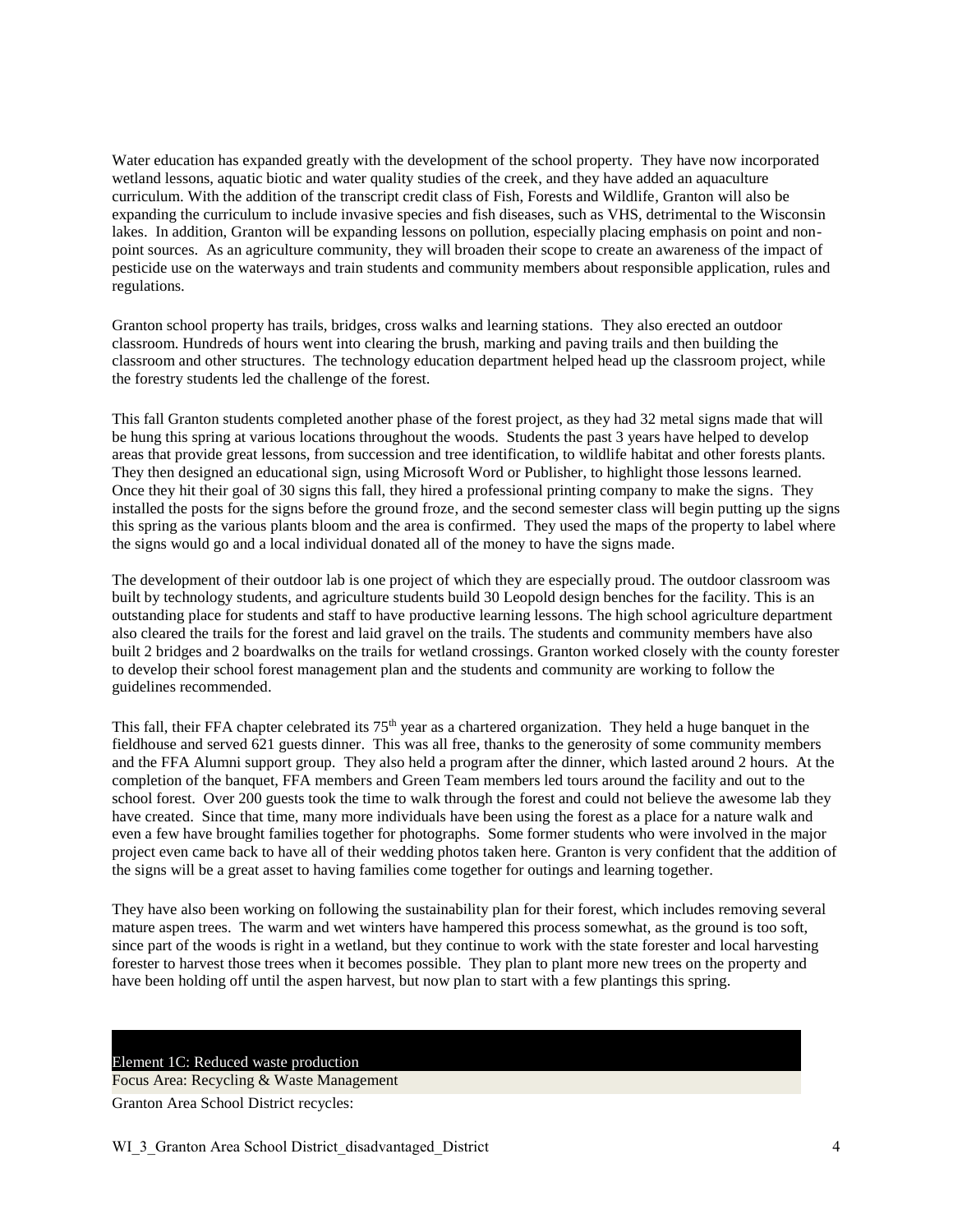- $\checkmark$  paper
- glass,
- metals,
- $\checkmark$  plastic,<br> $\checkmark$  ink
- ink,
- $\checkmark$  cell phones,
- $\checkmark$  batteries

Paper and plastic recycling bins are located throughout classrooms, hallways, commons, and in the lobbies of athletic events. Students and staff are using the bins and sorting items very efficiently. The custodians also do check the garbage each day as they dump from each classroom to ensure that nothing got missed. If it did, they grab it and recycle it then. A water bottle filler has been installed to encourage students to reuse water bottles to eliminate unnecessary waste.

All students are taught to reduce, reuse and recycle through their PAWS (Positive Attitudes + Work = Success) education program and various classroom activities. They utilized a smartboard activity for the PAWS program which has all students and staff working together on the same topic once a month. They shared with all students and staff how to make a difference.

Students have helped to build a compost bin that has now been set up by the school dumpster, with the plans to expand recycling projects. Some of the students have worked on signs for the school cafeteria and will be working, in shifts, with the various age groups to help teach them what can and cannot be composted from the school lunch program. They will also help them sort garbage to include more recycling, particularly with the milk cartons. The compost will be dumped daily and then students and community members will utilize the compost in the community garden.

For potentially hazardous waste, Granton utilizes information from Material safety Data Sheets and labels to ensure that all products are disposed of according to guidelines and laws. The science materials are stored in locked containers and used according to legal recommendations. Custodial staff has a record of any potentially hazardous material and where it is located and that is available to the crisis team in the event of any emergency as well.

All computer purchases are Electronic Product Environmental Assessment Tool (EPEAT) certified products. A couple of years ago Granton participated in a clean sweep to eliminate hazardous wastes from the building. All old technology equipment and other items are also all disposed of through appropriate companies and services.

#### Element 1C: Use of alternative transportation

#### Focus Area: Transportation

Granton School District conducted an internal transportation audit and found that 55% of students ride the bus, 30% walk, 10% carpool, and 5% bike. Because of the rural nature of the school, bussing is required. The school district contracts bus maintenance and repair with a neighboring school. The shop area sees much less use so energy consumption is down. They have gone down to three bus routes, eliminating one bus. The three have a few extra miles to go each day, but buses are not passing each other and traveling unnecessary miles.

The district also offers the following to improve its transportation efficiency:

- $\checkmark$  Bike racks, showers, lockers, and/or other bike amenities.
- $\checkmark$  Vehicle loading/unloading areas are at least 25 feet from building air intakes, doors, and windows.
- $\checkmark$  A plan to regularly review bus routing to optimize passenger/miles driven ratios

Many staff live outside of the district so they are encouraged to carpool whenever possible. Granton has cooperative sports agreements with surrounding schools so various teams travel together in one bus, rather than having 3 different buses on the road. The students wait a few minutes for their rides, but most utilize that time for homework. Whenever possible they use a school van rather than a large bus for small groups, as well.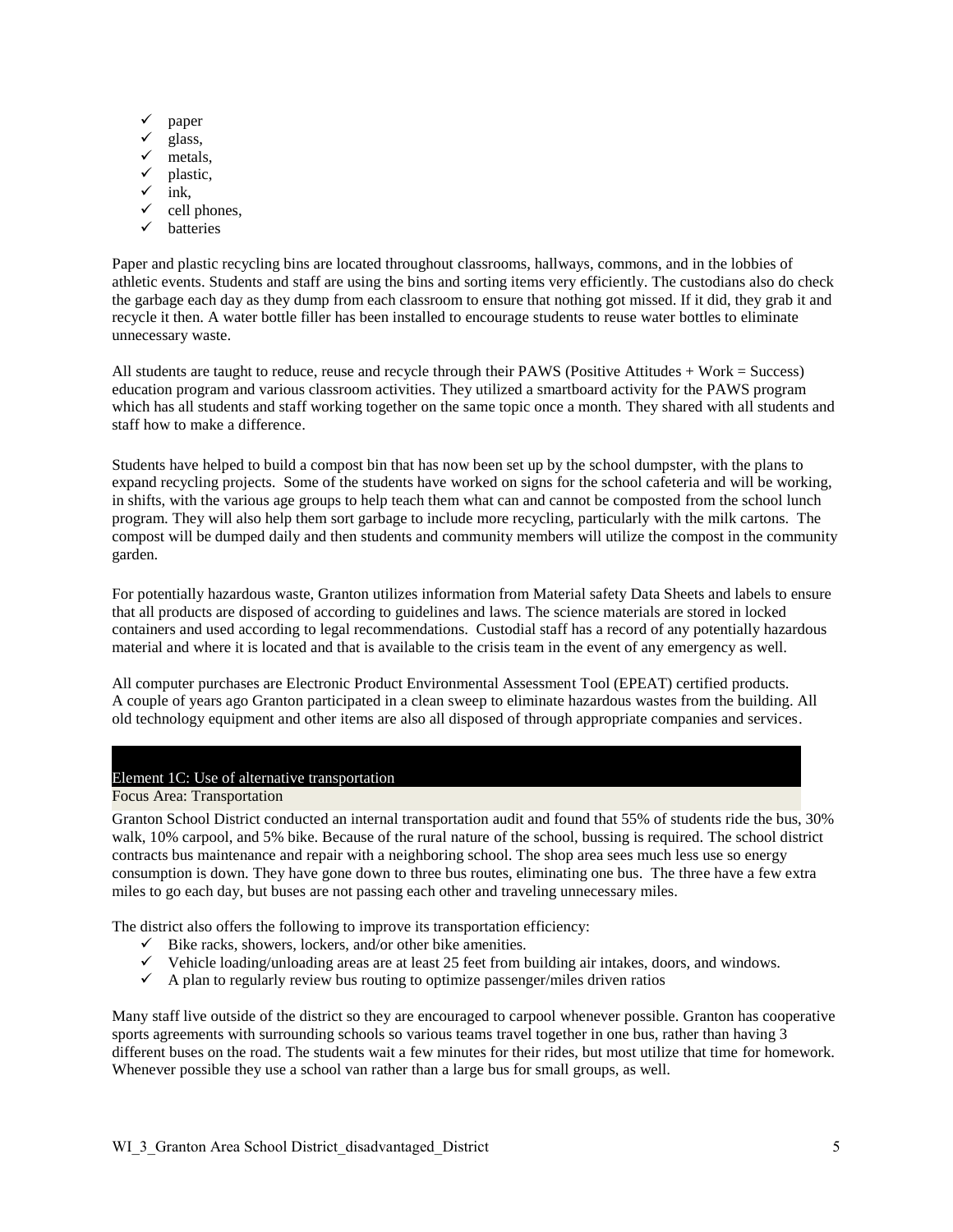The school provides vehicles for staff to use for in-services and encourages all staff to carpool for the events. If there is a large group in-service at surrounding schools, the staff are all transported with one bus, instead of having 20 plus cars going to the same place.

They also have a couple of district vans available that can be used in place of hauling a small group with a large bus. This cuts down fuel costs greatly. Many times a coach or advisor who is going anyway can provide the transportation needed. For some of the events, such as FFA competitions, the advisors will also work with neighboring schools to share buses to the long distance contests and conferences. This has also helped out with transportation costs.

Outdoor Air quality is taught in the natural resources curriculum in the high school. Special emphasis is placed on eliminating burn barrels because of the huge hazards they present. The atmosphere layers and pollution are also taught extensively in that course. The Technology education department addresses transportation energy efficiency lessons.

### Pillar II: Improved Health & Wellness

### Element 2A: Integrated school environmental health program

Focus Area: Environmental Health

Granton Area School District has:

- $\checkmark$  a comprehensive indoor air quality management program that is consistent with EPA's Indoor Air Quality (IAQ) Tools for Schools
- $\checkmark$  taken actions to prevent exposure to asthma triggers such as mold, dust, and pet dander
- $\checkmark$  has installed one or more energy recovery ventilation systems to bring in fresh air for use in the HVAC system
- $\checkmark$  met ASHRAE Standard 62.1-2010 (Ventilation for acceptable indoor air quality)
- $\checkmark$  installed local exhaust systems for major airborne contaminant sources
- $\checkmark$  a schedule of visually inspecting all our school's structures on a monthly basis to ensure they are free of mold, moisture, and water leakage
- $\checkmark$  indoor relative humidity is maintained below 60%
- $\checkmark$  moisture resistant materials/ protective systems installed (i.e. flooring, tub/shower, backing, and piping).
- $\checkmark$  chemical management program that includes storage and labeling, training and handling, hazards communication. All chemicals are locked up to minimize student and staff exposure.

The school has not completed radon testing, as it is not a requirement in Wisconsin. According to the Department of Health Services, the radon average for this zip code is 4.19 pCi/L, which is just above the EPA recommendations. The schools are encouraged to complete radon testing as a part of becoming a Green & Healthy School.

Mercury has been removed from Granton facilities, including the old thermometers. The Science department teaches chemical safety, not only in their chemistry courses, but also physical and life sciences. Chemical safety is taught through numerous other courses also, including middle school science, health, technology education and agriculture. All staff are trained for proper handling of materials as they relate to their work. Some of the training is simple procedures for general first aid, while some is more complex, such as the science lab procedures. Staff is all given the opportunity to attend any CESA training that may apply to their specific areas.

Granton tries not to use any pesticides at school. They implemented using a weed whacker for weed control instead of herbicides. They have live traps for rodents instead of rodenticides. The greenhouse had a problem with white flies so they utilized sticky tape instead of insecticide. They have minimal pesticide use at our facility, but if need be, they hire a professional to ensure everything is done according to regulations. We also post any pesticide use as required by the law.

They pride themselves on minimizing use of any products that may negatively impact the environment and have taught the students the same thing. They agriculture department has an apple orchard that they have been maintaining for over 10 years, and they do not use any pesticides and market the product to the community as chemical free.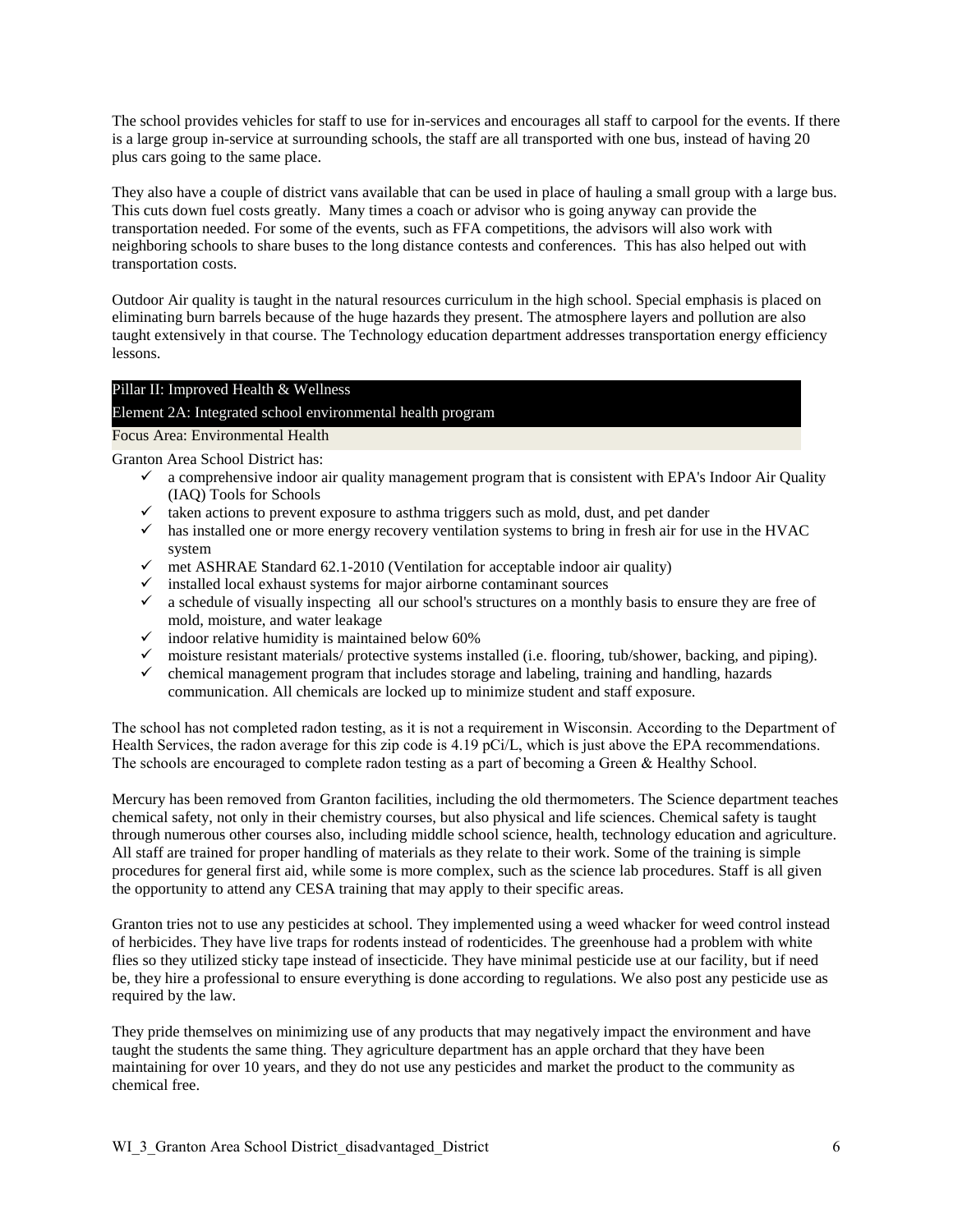#### Element 2B: Nutrition & Fitness

#### Focus Area: Health & Wellness

Granton uses the following to promote nutrition and fitness:

- $\checkmark$  Our school uses the Got Dirt? or Got Veggies? resources.
- $\checkmark$  Students spend at least 120 minutes per week per year in school supervised physical education.
- $\checkmark$  Health measures are integrated into assessments.
- $\checkmark$  Our school promotes hand washing for staff and students.
- $\checkmark$  Our school has a salad bar.
- $\checkmark$  They have hosted walk to school and bike to school activities

The district works with Clark County Social Services if there is need for any assistance or there are safety concerns at home. They have access to the county nurse who works closely with staff to provide all necessary training. The county nurse is also a reference for us with regard to any health issues. They have a part-time school psychologist from whom they get services through their local CESA. In addition the district employs a full-time school counselor who and is placed in the building. She is available for individual needs and regularly visits the classrooms to conduct various activities and lessons promoting student well-being at all ages.

Physical education courses offer a wide range of outdoor education activities. They have snowshoeing, crosscountry skiing, running or jogging, softball or baseball, walking and other activities that are taught. Many of the more individualized activities are conducted on the trails of our school forest. Their facilities are well developed and students are encouraged to use them whenever possible. They have had many afterschool activities outside as well, including scavenger hunts, relay races and much more.

They have transitioned our students from the food pyramid to the MyPlate concept. As part of the food service department, all students are taught healthy eating choices and portion control. Each of the grade levels also have health lessons incorporated into their physical education course, or an entire course is taught on health and wellness. The FACE department was reinstated for the first time this fall in nearly 10 years. There are a couple of foods classes being offered and health and nutrition are part of those classes as well.

The food service department follow all of the guidelines for the school lunch program as directed by the state and each day fresh fruits and vegetables are included on the salad bar option for students and staff. They provide breakfast and lunch options for the students and have after school lunches available as well. No vending machines are allowed on during school hours. They have also hosted several family fun events that have encouraged healthy lifestyles, from eating right, to exercise and physical activities and mental health issues. Portion sizes are taught and utilized both in the cafeteria, and at various events.

The next step that will be discussed at the spring Green team meeting is implementing the farm to school program, so students may produce foods in the garden and greenhouse that can be served as a part of the school lunch program. They have been researching this topic and are excited for the challenge and opportunities that it brings.

The physical education department, learning zone and PTO are also conducting numerous activities throughout the year to promote physical health activities for all ages, including community adults. The district wellness program has recently expanded to include a yoga group, walking clubs and afterschool clubs, through the learning zone. They are encouraging students and staff to be more active and have eliminated soda machines from the school and classrooms. We have added a water fountain that has a water bottle filler to encourage students to bring their own bottle, eliminating unnecessary waste, while adding more water to their diet.

Staff has conducted some healthy activities as well. They held a few walking groups with friendly competition and held a biggest loser contest. There is an exercise bicycle and treadmill available for staff to use at the school. The facility is open to staff if they want to use it.

Granton is a small district but has joined cooperative sports programs so our students can have the chance to participate in physical activities that are offered at a larger scope, including football and hockey. Students are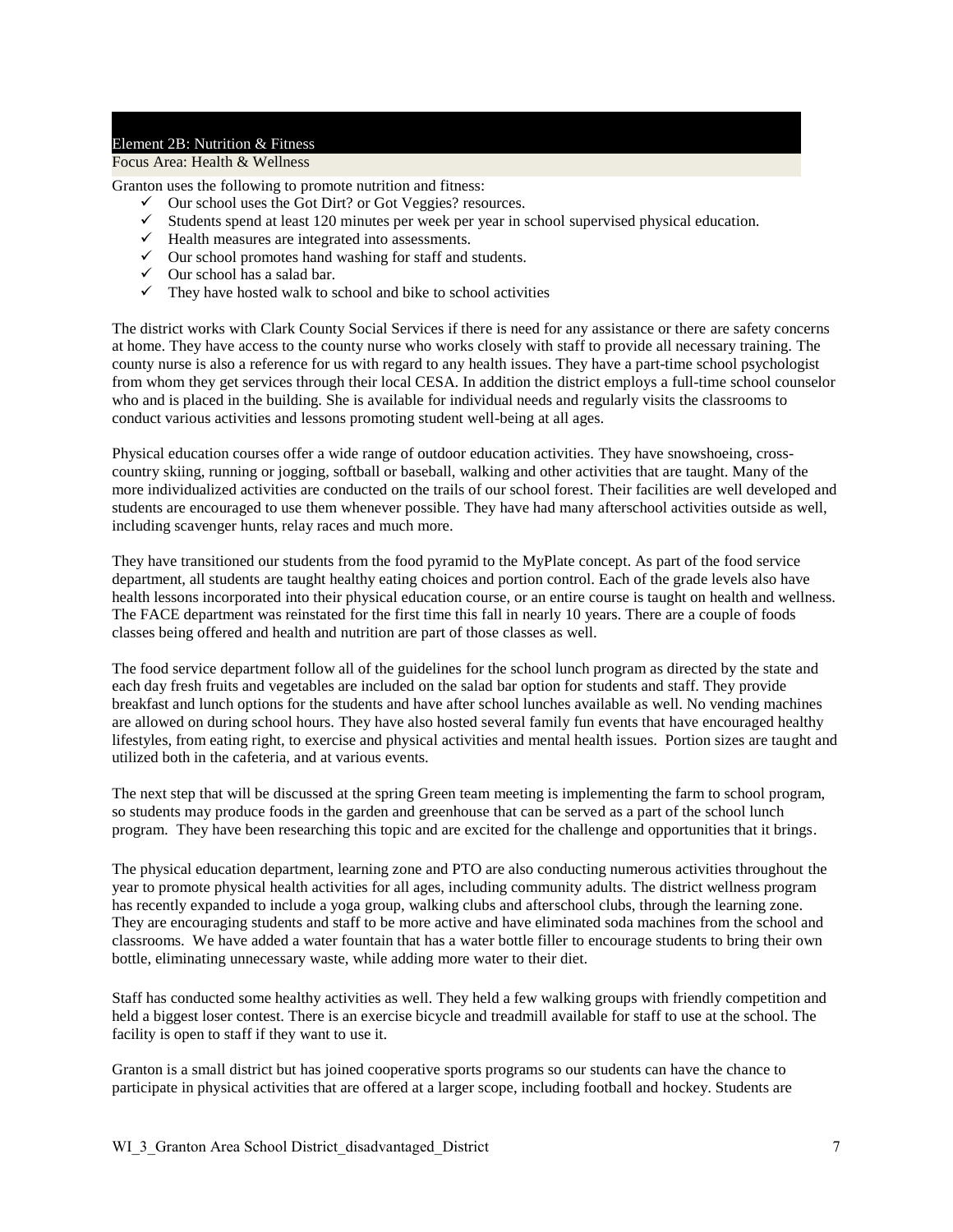encouraged to feel safe at school and in the classroom. They have a crisis team who also works on developing plans to keep the facilities as safe as possible.

The FFA chapter hosts an annual lock-in event for members in grades  $7 - 12$ , where they spend 10 hours together participating in team and individual physical activities, from basketball and kickball to musical chairs and volleyball. Healthy food choices are provided and then there are team-building activities and individual card and board games to encourage camaraderie among the students. Several adults come to chaperone and join in the festivities.

The Green team has provided numerous resources for staff to gain ideas for outdoor activities. The physical education department has also begun providing more options for outdoor activities. Since developing the school forest many more students and community members can be seen walking, jogging, snowshoeing or cross-country skiing on the property. They have also implemented a wildlife education curriculum that encourages being outdoors for the physical and psychological advantages. They have started to utilize the pond across the road for fishing as part of the physical education and aquaculture curriculums, "Hooked on fishing program" and after school learning zone activities. They have also started to incorporate geocaching and other outdoor activities in lessons. Summer school also offers some health and wellness options now to encourage kids to get off the couch and be active.

The gardening lessons are a simple way to increase physical fitness as well, encouraging healthy eating of natural foods, avoiding all of the health issues associated with processed foods. It also helps to improve physical activity.

Through the learning zone program, we have acquired 12 bows and other archery equipment, and we are currently in the process of getting some adult volunteers to be trained so that they may offer the "Archery in our Schools" program for students. They also have formed a fencing club that meets on Monday nights for students and community members interested. They understand that some students are naturally drawn to competitive sports like basketball or softball, while others may not have the same interests. By offering some of these other clubs and activities they are hoping to promote healthy lifestyles all throughout life. We have implemented a bowling club for the learning zone, as well, once again promoting lifetime fitness. And for those in the competitive spirit, the school board has begun to reach out to other districts looking for opportunities to join forces for cooperative sports agreements. Since they are so small, the district's options are limited, so they are trying to share resources and provide students with as many options as possible.

This year they have also opened up the weight room to anyone who wants to work out. There are volunteer staff members who oversee the room in the morning and after school if anyone wants to use it.

The FACE department has had good success drawing students to the foods classes, and educational displays and posters can often be seen exhibited in the hallway area. Most recently there was one depicting how much sugar can be found in the various drinks available on the market, from soda to lemonade to sports drinks and energy drinks. Walking through the hallway students could be seen looking at the display and commenting about how they need to change what they consume.

Granton has an adopted policy on Harassment that is printed in its student handbook. It clearly states that harassment and/or bullying will not be tolerated in the district, which includes any property or vehicles owned, leased or used by the district. Cyberbullying is also addressed and is viewed as a violation under this policy. Very specific instructions are included in how to handle the situation if harassment or bullying is suspected in any way, and it included adult/parent responsibilities.

Social interaction is another aspect of health and wellness that they try to really promote and enhance here at Granton. Student council plans events for members throughout the year to get them excited to be part of the school and take an active role in what is going on. Their PBIS program has implemented incentive programs as well, encouraging students to set goals for academics and behaviors and rewards those who meet those goals. This winter those who accomplished their first semester goals will be going to the local ski hill for time together and in the spring they will once again head to a water park or related place.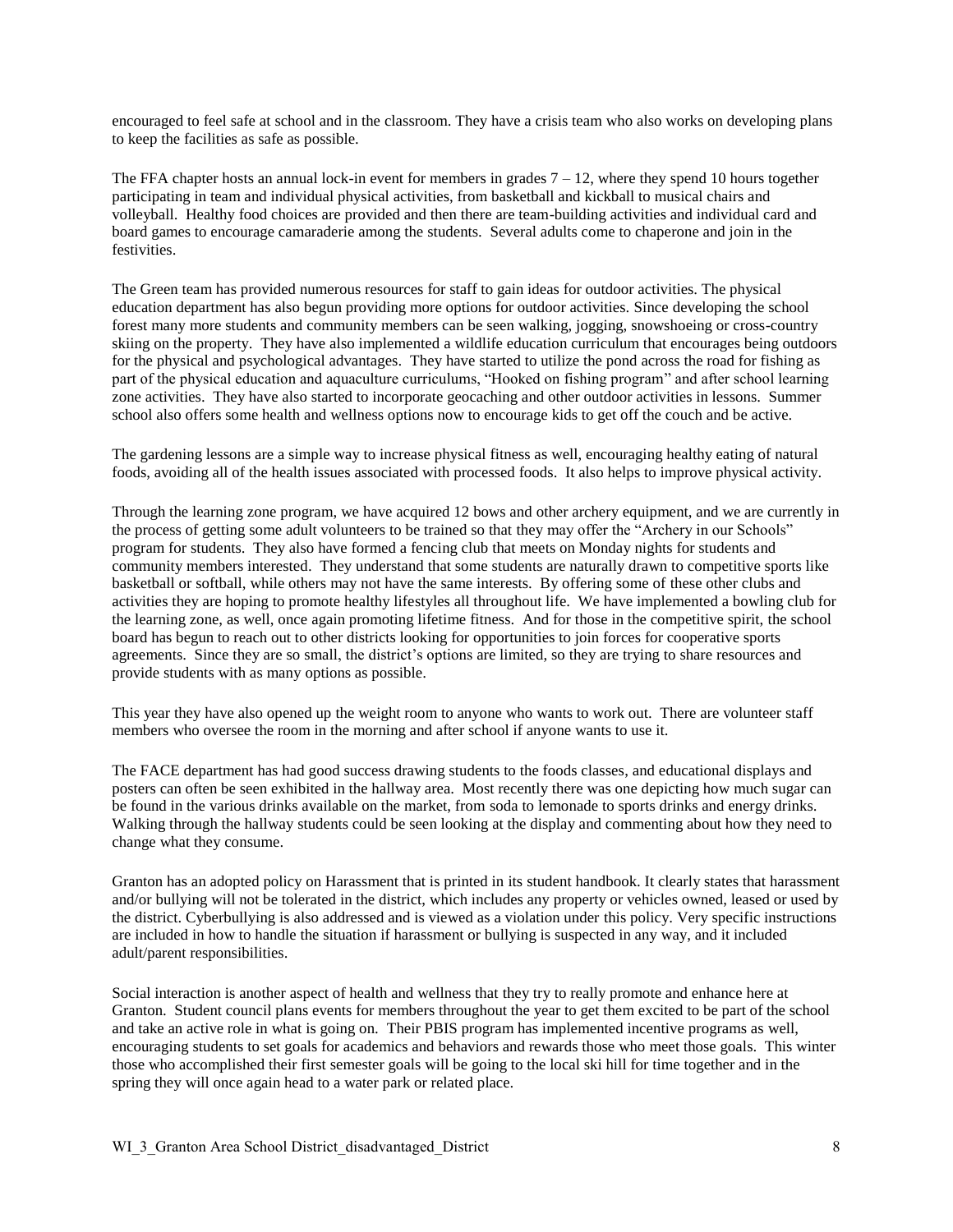In addition, they have a PAWS group at Granton that helps with social interaction, positive attitudes and service. PAWS stands for Positive Attitude + Work = Success, and it involves all of our students in grades  $4K - 12$ , getting together once a month to promote team work, community spirit and positive attitude. Each fall all of our students and staff spend an afternoon volunteering all around town and even in the country, raking lawns or washing windows, etc. for elderly or disabled individuals in need. People now call the school, even before the newsletter comes out soliciting for help, to get their name on the list. Students can be seen bringing their rakes to school and it is awesome to see how hard they try. The older students work with the younger students to help accomplish the tasks, serving as role models as well. They have various recognition events also that highlight students who have been a great example and prizes like water bottles and t-shirts can be won.

#### Pillar III: Effective Environmental and Sustainability Education

Element 3A: Interdisciplinary learning about the key relationships between dynamic environmental, energy, and human systems

#### Focus Area: Environmental & Sustainability Education

Granton Area School District has a scope & sequence for environmental education and an environmental/sustainability literacy requirement. All staff are to utilize the *Wisconsin Model Academic Standards Environmental Education standards* when developing their lessons. Each staff member is being required to teach at least one environmental education lesson outdoors and document the lesson for administration.

Granton staff are trained each fall about the facilities and then training and resources are available throughout the year for lesson planning. They also sponsor a spring Earth Day/ Bio Blitz event to have everyone spend the day outdoors.

The district has several staff who were trained for LEAF curriculum and EPS (Earth Partnership for Schools) who offer local training, and they also promote the workshops offered by LEAF to staff. They also sent our afterschool learning zone coordinator to a workshop to encourage her to implement more "green" topics in the program. The staff at Granton have had many opportunities for professional development in environmental education, including participation in Earth Partnership for schools, Wisconsin K-12 Energy Education Program (KEEP) courses, LEAF courses and workshops, Project Learning Tree, Project WILD, Project WET, and Wisconsin Center for Environmental Education workshops and have attended the Wisconsin Association for Environmental Education Association annual conference.

There are many reference resources throughout the building and they have been instructed on where they may loan or purchase supplies for various labs. The school district foundation provides a couple of grants to the local teachers each year for various classroom supplies and the environmental education network email is shared with all staff each month. This provides the staff with additional opportunities for training workshops, grants, potential lessons and other resources. They have developed an environmental resources list available for all staff and actually brought the items together for them to see first-hand. They have trained our staff with some hands-on lessons as examples of things they can do with their students.

Granton has a community individual who has pledged \$1500 per year for educational field trips so teachers may plan lessons beyond Granton's boundaries. The PTO organization also budgets money for teachers to request for classroom supplies and field trips as needed. The community support of our program is endless. Teachers are given time each month to work collaboratively with their peers in a PLC (Professional Learning Community) and as they work to expand the curriculum and academic success, Granton has provided in-service training to show how they can incorporate environmental education with their own specific course objectives.

The core areas have all had the training to see how they may plan a lesson in their area that focuses around the environment. There are many mathematical equations and lessons one can learn and use in the forest. Creative writing or research papers can be centered on environmental topics. There is no easier way to implement the scientific research method than through environmental studies and there is tons of history associated with Wisconsin forests. The "specials" teacher have learned that music, art and physical education can certainly be enhanced through the outdoors and CTE (Career and Technical Education) teachers can utilize the facilities and resources to develop the specific industry skills associated with nature and health, while taking the opportunity to reinforce the soft skills needed to be successful in today's work force.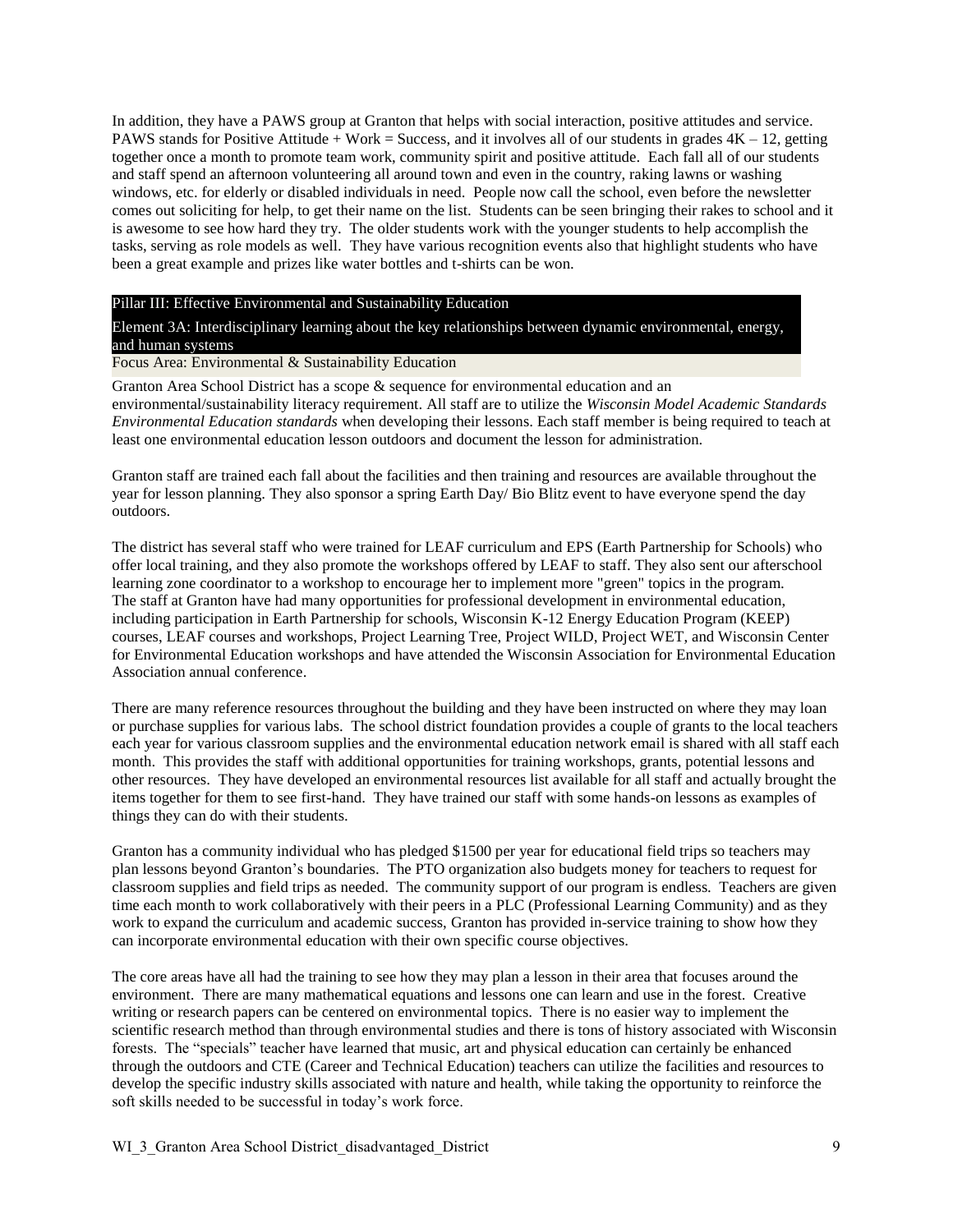In addition all students and staff will participate in an all-day bio-blitz "earth day" activity this spring as part of our PAWS program. A number of specialists will come in to teach many different lessons about the environment using the school forest facilities here on site. The Bio-Blitz Earth Day activity is offered to all students. Through the various courses many other opportunities are provided.

They have a FFA chapter which is highly involved in the continued development of outdoor facilities. There are currently about 70 FFA members. Students also have a chance to be part of the community Green team. Four students are active members of the team, but many other volunteer for their projects. All students in the district participate in the PAWS group which has implemented numerous environmental activities as well. In the agriculture department there is outdoor learning in the following courses, for several weeks each, Forestry, Advanced Forestry, Landscaping, Advanced Landscaping, Going Green, GPS/GIS, Middle School Rotations, Wildlife Management and Natural Resources.

This past spring Granton hosted another Green Day event that included all students, from preschool to the high school seniors, along with all teachers and support staff and community resource personnel to bring the children outdoors for learning. They started by forming 3 large groups, about 75 in a group, and they rotated from station to station. Chris Kuntz from the UWSP was one of the leaders and she took us all throughout our property to learn about the many native plants there. Chris Schmitz, who is a state Forester, took another group through the school woods and helped to explain the management plan and why they are doing the things they are to ensure a great forest for years to come. The third station was led by our county DNR agent, Adam Hanna, and he spent his time teaching students about the many wildlife creatures they could expect to find in Wisconsin and on the property. In addition, he talked about management of those resources.

After the main speakers had each worked with all three groups, the teachers at Granton then had the chance to put into action their own teaching lesson. They had held a couple of different in-services earlier in the year to cover environmental education standards with staff and shared the goal of having all teachers utilizing the outdoor classroom in lesson planning. One of the meetings brought Chris in from the UWSP to share ideas and resources, and for another meeting, they had a night after school where Green Team members helped share ideas and take staff around to brainstorm possibilities.

This opportunity for teachers to plan and implement their own lesson was very helpful in motivating them and the students. The administrative support and encouragement helped ensure that all teachers got to share in the experience. Because Granton is such a small district, they paired the students together, two grades in a cluster, so there were always at least two teachers to work together on the lessons. The second part of the Green Day saw teachers working collaboratively with the student age groups that they normally teach in hands-on, enthusiastic lessons. Staff that were once before hesitant to take kids out of the classroom boundaries were excited with the results, and they have since planned additional lessons and are utilizing the outdoor classroom lab more than before. This fall Granton also had an in-service for new staff about the resources available to them.

#### Element 3B: Use of the environment and sustainability to develop STEM content, knowledge, and thinking skills

Focus Area: Environmental & Sustainability Education

The science department just began utilizing the GEMS[KCL1] program this year and is looking at expanding it next year. They have many new staff but hope to expand our STEM programs and curriculum in the future.

Mid-State Technical College transcript credit options are offered in the agriculture department for Introduction to Horticulture and Alternative Energy Overview. Besides alternative energy course for transcript credit, we have also offered a general horticulture course for additional credits through Mid-State Technical College. This year we are also offering a third agriculture course for Mid-State credits during the second semester. This is the first time we are having the Fish, Forests and Wildlife course, but we are confident that students will have a strong interest in the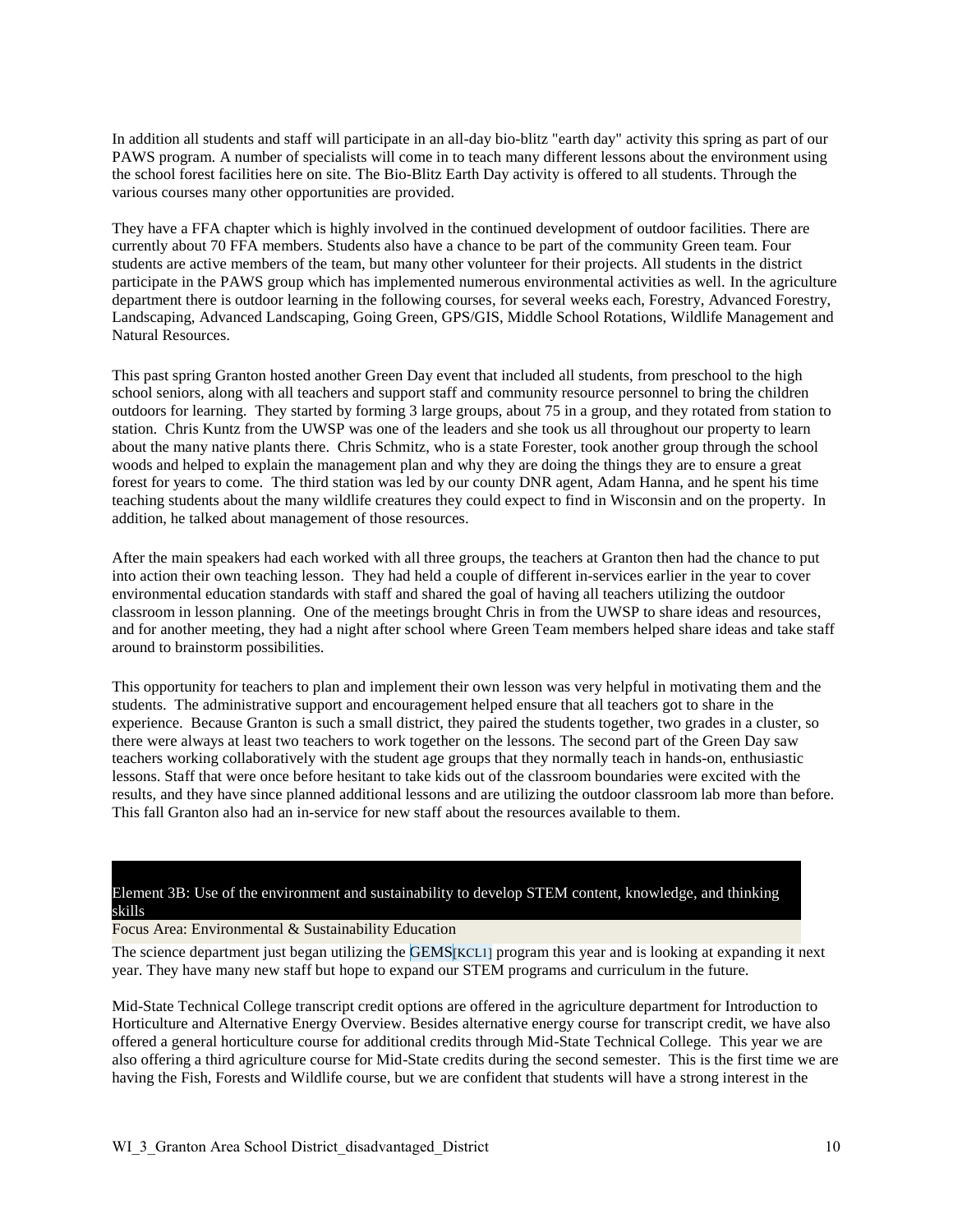course. It will feature lessons on invasive species, management of our forests, watersheds and other water resources and specific units on useful skills to aid in those management practices.

FFA Students completed the following projects: Benches for the outdoor classroom, community garden raised bed installation, garden plot usage, cleared forest trails, mulched and graveled trails, made learning stations and designed signs for those stations, installed the posts for signs, planted numerous native plant gardens and they continue to maintain all the gardens on our grounds. Technology education students built an outdoor classroom near the school forest. At the time they built it 4 years ago, they were a Skills USA group. We lost that instructor and the group did not maintain status, but our new instructor is looking to bring it back into his program in the future.

In addition, we have incorporated more field trip learning opportunities for our students. We have taken students to the county forest, Mead wildlife reserve, local forests to watch the processing and harvesting procedure, apple orchards, cranberry marshes, parks, zoo and more. We are promoting the concept of "No child left indoors" and are encouraging teachers to think outside of the box.

#### Element 3C: Development and application of civic knowledge and skills

Focus Area: Community Involvement

The Green Team works with any focus area as needed, but they have been most influential in the school site and environmental and sustainability education areas. Several community members were instrumental in helping to develop the facilities and continue to bring new ideas each spring and fall. They were instrumental in raising over \$20,000 to be used for the development of Granton's facilities and outdoor learning lab.

The afterschool program is funded by a 21st century grant, and this program has expanded education programs greatly. Their coordinator is always looking for ways to expand the green initiative. They have really helped the district develop and expand in the areas of water, recycling and waste management and health and wellness. This grant has also helped to fund the many community nights. The rotary was influential in helping students get involved in the Adopt A Highway program and they continue to assist with the PAWS community clean-up events.

The students have had a major impact on the Granton Area School District site and environmental sustainability education. As mentioned early on, they have been the driving force to develop a school forest and learning lab that is a genuine source of pride. This forest is open for the public to use, and many people use it on a regular basis for a walking trail and others for professional photo shoots of seniors or family groups.

The students began the project four years ago, as they worked with community volunteers to start to clear brush to make trails through the forest. They poured the cement for the outdoor classroom and constructed the facility. They built Leopold-style benches that sit in the classroom and along the trails in the forest so students may sit and have a place to work while outdoors.

Students helped to build a bridge that would enable people to cross the creek that runs through the forest. They also constructed 2 boardwalks in areas that were lower and quite wet. They shoveled load after load of wood mulch that they got from the local lumber mill. They did this each spring for 3 years, but this fall upgraded to gravel so it would be more permanent as the mulch was breaking down over time with so much traffic. This is no easy task as the trails are too narrow for any equipment to get through, and there are steps and other terrain issues so they had to do this all by hand.

They installed 30 large posts and used the computer to design educational signs for various learning stations throughout the forest. These signs are being completed this year and will be hung before the big blitz event in the spring. A second bridge was built as they extended the trail farther into the property and students again helped with that and the additional trail work. A few trees went down in a storm and students helped to clean up that mess, as well.

The students also helped to put up fence around Granton's community garden and helped to build and install a dozen raised beds during a community work day. Students still help work the soil in the gardens and some of the students utilize the regular area gardens in there for their Supervised Agriculture Experiences. The FFA even planted some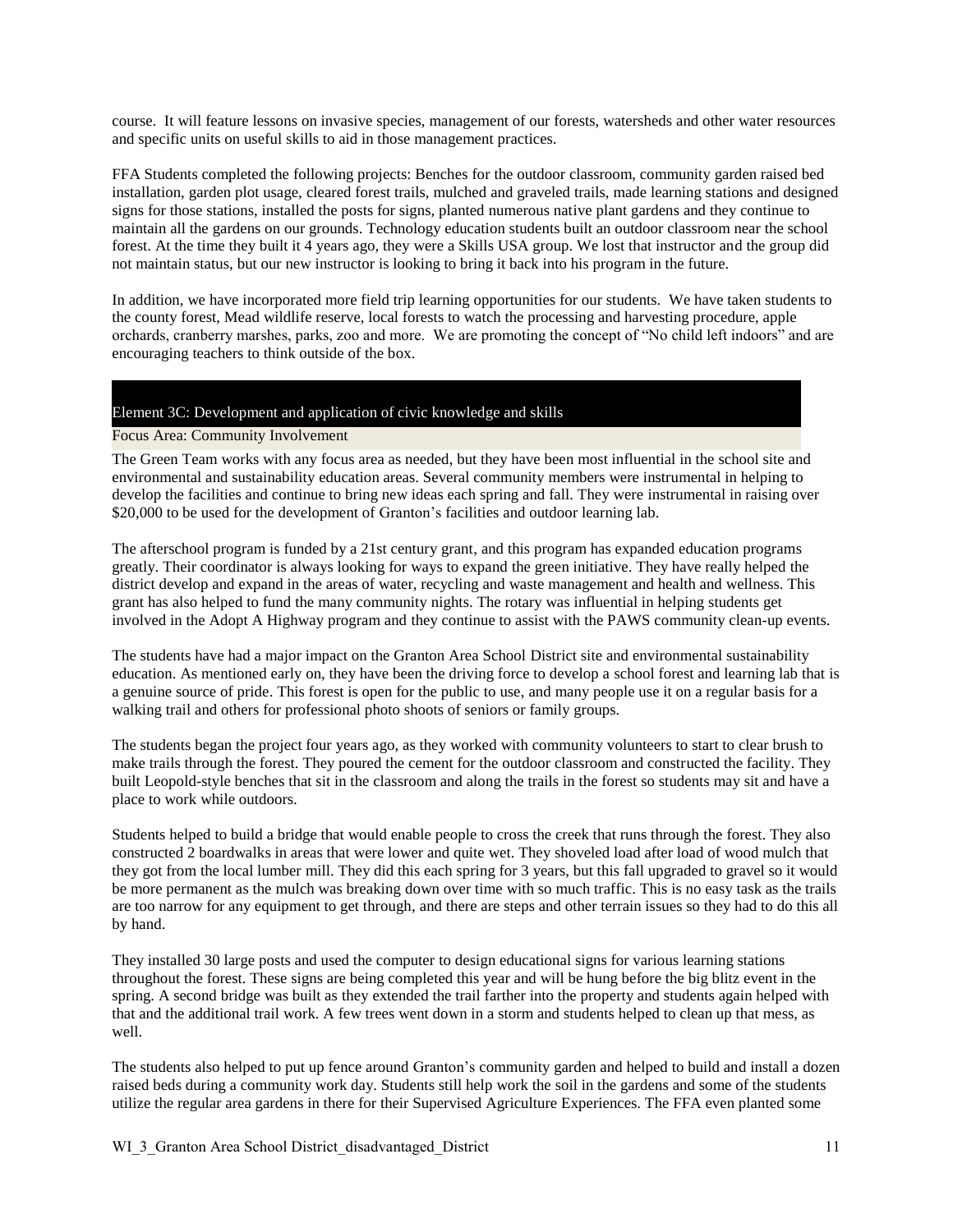strawberries, blueberries, and raspberries in the garden and raise them for classroom activities, like jam making. This idea came about after they had so much success raising 50 apple trees on a property adjacent to school.

There are numerous gardens on our property which were planted by students and staff. The students maintain these gardens by weeding as needed and then cleaning them out each fall. Many community members comment on the awesome gardens. The students also redid the school main entrance area by removing old dying shrubs and brush, and replacing them with ornamental trees, all donated by the community.

The students built the compost bin which we are getting ready to begin using and they are always willing to get involved. They went to the school board last year to get permission to expand the trails some more and develop a little house on the prairie in the future. The students and community have great pride in what we have accomplished and continue to pull together to plan for the future.

The school staff works collaboratively to accomplish goals, and the community is right there to help out! The custodial department works closely with distributors to get environmentally healthy and energy efficient supplies. The kitchen staff works to promote healthy choices in menu planning and uses the state mandates in all planning. Granton works with the village for water issues and has a transportation director who works with the neighboring school to be the most efficient. The teaching staff continues to work on teaching lessons in environmental education, and they are being pushed to expand more by the school board and administration.

The district strives to utilize as many resources as possible in its green initiative. Businesses have contributed money and supplies for numerous projects. We have worked with LEAF and UW Stevens Point, Mid-State Technical College, the DPI and numerous other agencies for these various programs. The local Rotary and FFA Alumni groups have been huge assets to these programs. The FFA chapter participates in the Adopt A Highway program cleaning the local highway 3 times a year. And our PAWS group hosts a spring and fall clean-up to rid the streets of garbage.

The Green Team is a huge community project. They initiated this group 4 years ago and had tremendous support in getting the projects going. They are continuously looking at other potential projects in hopes of expanding and getting more community members involved yet. Granton is always looking to involve more community, not only for financial assistance, but also active participation. They already have great support from the community and are always pleased that those who participate are enthusiastic and excited.

There are currently 12 raised bed garden plots in their community garden which were built on a Saturday morning by community volunteers. When the beds were done, posts and a fence were erected around the garden area to help with keeping unwanted animals out of the garden. Three years ago they had only 2 community members utilizing the garden and had several unplanted throughout the summer. This past summer all of the beds were full and they did not have any left for the elementary and middle school summer school students. So, their goal is to build a few more this spring, including a couple of higher ones to help the elderly not have to bend so much.

Besides the raised beds, they worked up a couple of additional garden plots. Despite struggling a bit with weeds, they now have enlisted more student volunteers in helping to maintain those beds, and the Green team purchased a roto-tiller for the community volunteers to use and it has been much more productive.

The FFA members plant many tomatoes that they give to the community food pantry, as well as, utilize in the feeding America class, learning various aspects of food preservation, canning and processing. The second bed is now thriving with strawberries that the members planted a couple of years ago. They harvest the berries and freeze them to again use later in class to make jams, jellies and other delicious foods. This summer, they used some fresh picked strawberries to make pies and desserts for the Granton Area School District Foundation Sweet Treat Social fund-raising event. This group organized just 2 years ago to help fund our many school district projects and this was their second event. One of the FFA desserts raised \$425.00 for the foundation.

Besides strawberries, the students have now added a few raspberry, blackberry and blue berry plants. They were just planted last year and so have yet to see any production. There are plans expand that fruit production in upcoming years. In addition, they are considering trying to grow sweet corn this summer. All of these crops are being raised by students and community members. The students are learning the somewhat forgotten skill of